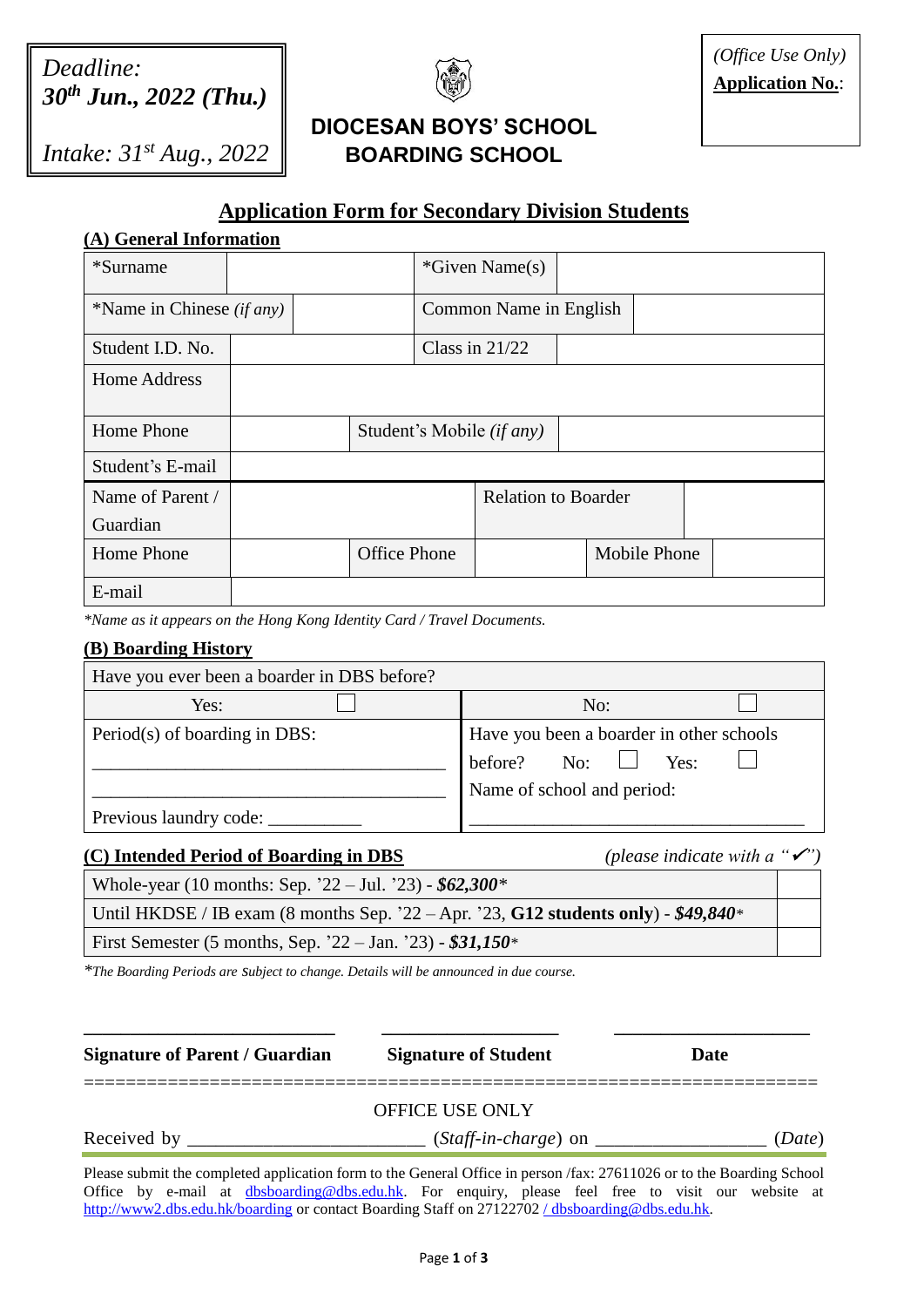

### **Application Questionnaire (New Boarders Only)**

*Thank you for your interest in becoming a boarder at DBS. This questionnaire forms part of the application procedure. Please fill out the information below and return this questionnaire attached with the application form.*

*Once the form is received, the Boarding Staff will review your application and determine whether or not you are accepted. You may be asked to attend an interview in person or over the phone.*

**1. What are your main reasons for applying to become a boarder at DBS?**

**2. Please list any extra-curricular / personal interest / outside of school activities (***sport, drama, music, etc.***):**  $\mathbf{I}$ 

| <b>Activity/Responsibility</b>    | Year/Time | <b>Activity/Responsibility</b> | Year/Time |
|-----------------------------------|-----------|--------------------------------|-----------|
| e.g. DBS Basketball Team 2010-now |           |                                |           |
| Violin                            | 2012-2013 |                                |           |
|                                   |           |                                |           |
|                                   |           |                                |           |
|                                   |           |                                |           |
|                                   |           |                                |           |
|                                   |           |                                |           |
|                                   |           |                                |           |

*Please continue on the next page*